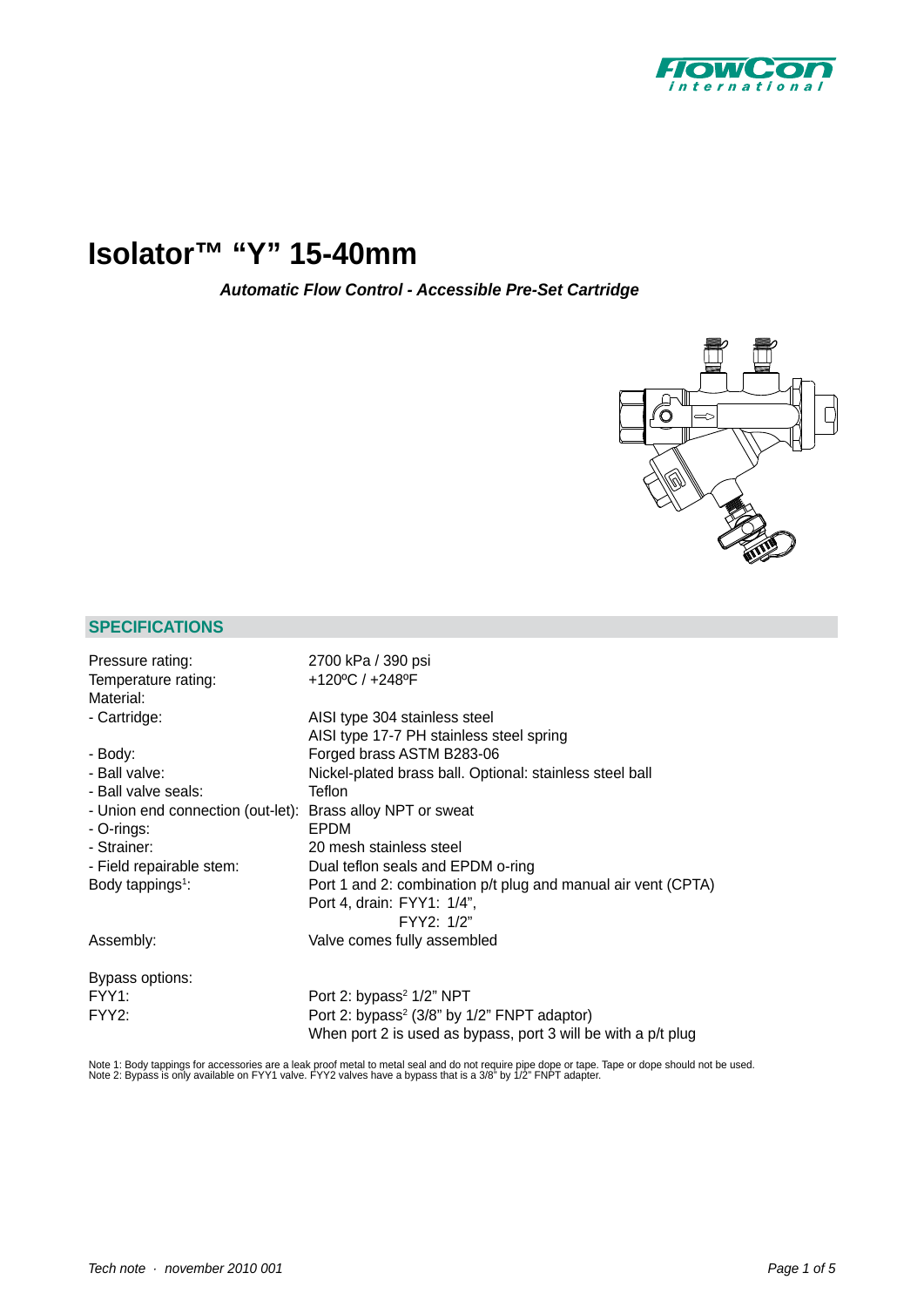## **DIMENSIONS AND WEIGHTS (NOMINAL) (measured in mm unless noted)**

| Model  | Valve | Cartridge | <b>Fixed end connection</b> |              | H1   | H <sub>2</sub> | D    | End connections <sup>3</sup> |                  |          |              | Weight               | Kv <sup>4</sup>      |
|--------|-------|-----------|-----------------------------|--------------|------|----------------|------|------------------------------|------------------|----------|--------------|----------------------|----------------------|
| no.    | size  | size      | <b>NPT</b> female           | <b>Sweat</b> |      |                |      | <b>Size</b>                  | NPT female       | NPT male | <b>Sweat</b> | (kgs.)<br>1.2<br>2.4 | (m <sup>3</sup> /hr) |
|        | 15    |           | 129.6                       | 134.7        | 55.9 | 96.6           | 55.9 | 10                           | N/A              | N/A      | 25.4         |                      | 7.3                  |
|        |       |           |                             |              |      |                |      | 15                           | 25.4             | 25.4     | 25.4         |                      |                      |
| FYY1xx | 20    | 20        | 132.1                       | 134.7        |      |                |      | 20                           | 25.4             | 25.4     | 17.8         |                      |                      |
|        | 25    |           | 132.1                       | 137.2        |      |                |      | 25                           | N/A <sup>5</sup> | 35.6     | 33.0         |                      |                      |
| FYY2xx | 25    |           | 190.5                       | 198.2        |      |                | 58.5 | 25                           | 43.2             | 43.2     | 43.2         |                      | 16.5                 |
|        | 32    | 40        | 182.9                       | 185.5        | 63.5 | 122.0          |      | 32                           | 43.2             | 43.2     | 43.2         |                      |                      |
|        | 40    |           | 180.4                       | 190.5        |      |                |      | 40                           | 43.2             | $43.2^6$ | 35.6         |                      |                      |

Note 3: For overall length, add union end connection length to body length.

Note 4: Kv-values are based on housing with a clean 20 mesh strainer but without cartridge.<br>Note 5: Tailpiece is not available for this size. Male tailpiece used with coupling.<br>Note 6: DN32 and DN40 valves can also take 15



#### **MODEL NUMBER SELECTION7**

|                                                                                            |                                                                   | <b>FYY</b>                                                                        |                                                                                | N |
|--------------------------------------------------------------------------------------------|-------------------------------------------------------------------|-----------------------------------------------------------------------------------|--------------------------------------------------------------------------------|---|
| Insert body size:<br>1=15-25mm $(1/2" - 1")$ 2=25-40mm $(1" - 1 1/2")$                     |                                                                   |                                                                                   |                                                                                |   |
| Insert kPaD control range:<br>1=10-95 kPaD $2=22-210$ kPaD $4=40-390$ kPaD $8=90-880$ kPaD |                                                                   |                                                                                   |                                                                                |   |
| Select an accessory package:<br>B=CPTA and drain C=CPTA, drain and bypass                  |                                                                   |                                                                                   |                                                                                |   |
| Select ball and stem package:<br>P=plated ball S=stainless steel ball and stem             |                                                                   |                                                                                   |                                                                                |   |
| Insulation option <sup>8</sup> :<br>N=no (standard)                                        |                                                                   |                                                                                   |                                                                                |   |
|                                                                                            | Fixed end or union end <sup>9</sup>                               |                                                                                   | Union end only <sup>9</sup>                                                    |   |
| Valve                                                                                      | Female threaded                                                   | Sweat                                                                             | Male treaded                                                                   |   |
| FYY1                                                                                       | $E = 15$ mm= $1/2"$<br>$F = 20$ mm= $3/4"$<br>$G^{10} = 25$ mm=1" | $K^{11}$ =10mm=3/8"<br>$L=15$ mm= $1/2"$<br>$M = 20$ mm= $3/4"$<br>$N = 25$ mm=1" | $H = 15$ mm= $1/2"$<br>$I=20$ mm=3/4"<br>$J = 25$ mm=1"                        |   |
| FYY <sub>2</sub>                                                                           | $G = 25$ mm=1"<br>$P = 32$ mm=1 1/4"<br>$Q=40$ mm=1 1/2"          | $N = 25$ mm=1"<br>$K = 32$ mm=1 1/4"<br>$W = 40$ mm=1 1/2"                        | $J = 25$ mm $= 1"$<br>$S = 32$ mm=1 1/4" <sup>12</sup><br>T=40mm=1 $1/2^{n12}$ |   |

T=Optional aluminum identifi cation tag: Please specify fl ow requirement as per selection chart when ordering.

Note 7: Model no. and flow rate are indicated on label affixed to body.<br>Note 8: Insulation option includes handle cover and accessory extensions.<br>Note 9: Select the fixed end first and then the union end second.<br>Note 10: T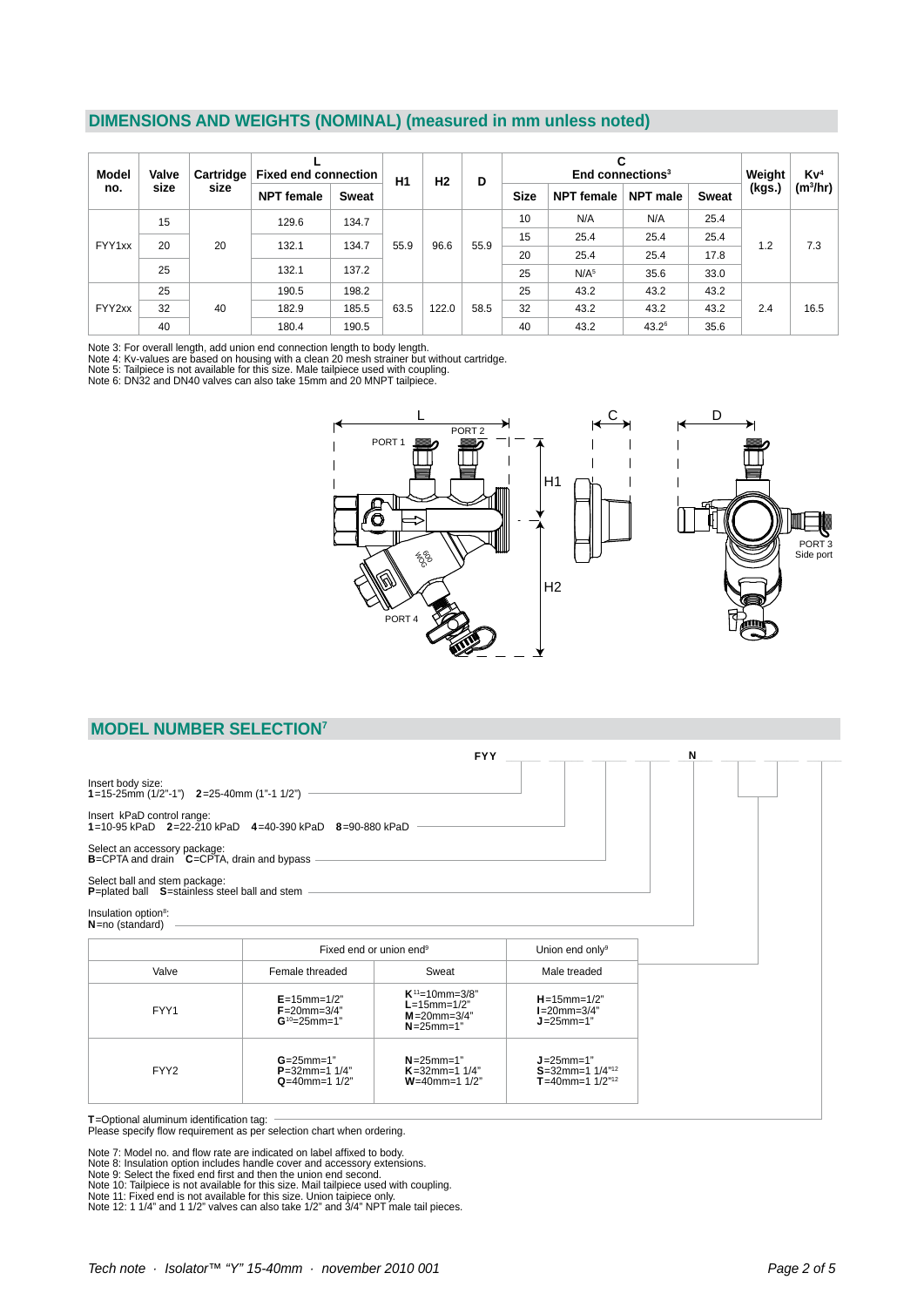# **FLOW RATE TABLE- FOR VALVES DN15-DN25 SMALL**

| 20mm · 3/4" · stainless steel cartridge |                              |      |            |                           |           |          |                            |                                    |                     |                                     |           |
|-----------------------------------------|------------------------------|------|------------|---------------------------|-----------|----------|----------------------------|------------------------------------|---------------------|-------------------------------------|-----------|
|                                         | Pressure range, $\Delta P$ : |      |            | 10-95 kPaD<br>$1-14$ psid |           |          | 22-210 kPaD<br>$2-32$ psid | 40-390 kPaD<br>4-57 psid<br>Type 4 |                     | 90-880 kPaD<br>8-128 psid<br>Type 8 |           |
|                                         |                              |      |            | Type 1                    |           | Type 2   |                            |                                    |                     |                                     |           |
|                                         | I/sec                        | 1/hr | <b>GPM</b> | Marking                   | Model no. |          | Marking   Model no.        |                                    | Marking   Model no. | Marking                             | Model no. |
|                                         | 0.0210                       | 75.7 | 0.333      | $11 - 1$                  | F360111   |          |                            |                                    |                     |                                     |           |
|                                         | 0.0315                       | 114  | 0.500      | $01 - 1$                  | F360101   |          |                            |                                    |                     |                                     |           |
|                                         | 0.0347                       | 125  | 0.550      |                           |           | $11 - 2$ | F360211                    |                                    |                     |                                     |           |
|                                         | 0.0421                       | 151  | 0.667      | $02 - 1$                  | F360102   |          |                            |                                    |                     |                                     |           |
|                                         | 0.0473                       | 170  | 0.750      |                           |           | $01 - 2$ | F360201                    | $11 - 4$                           | F360411             |                                     |           |
|                                         | 0.0631                       | 227  | 1.00       | $03-1$                    | F360103   | $02 - 2$ | F360202                    | $01 - 4$                           | F360401             |                                     |           |
|                                         | 0.0694                       | 250  | 1.10       |                           |           |          |                            |                                    |                     | $11 - 8$                            | F360811   |
|                                         | 0.0841                       | 303  | 1.33       | $04-1$                    | F360104   |          |                            | $02 - 4$                           | F360402             |                                     |           |
|                                         | 0.0946                       | 341  | 1.50       |                           |           | $03 - 2$ | F360203                    |                                    |                     | $01 - 8$                            | F360801   |
|                                         | 0.105                        | 379  | 1.67       | $05-1$                    | F360105   |          |                            |                                    |                     |                                     |           |
|                                         | 0.126                        | 454  | 2.00       | $06-1$                    | F360106   | $04 - 2$ | F360204                    | $03 - 4$                           | F360403             | $02 - 8$                            | F360802   |
|                                         | 0.147                        | 530  | 2.33       | $07-1$                    | F360107   |          |                            |                                    |                     |                                     |           |
|                                         | 0.158                        | 568  | 2.50       |                           |           | $05 - 2$ | F360205                    |                                    |                     |                                     |           |
|                                         | 0.168                        | 606  | 2.67       | $08-1$                    | F360108   |          |                            | $04 - 4$                           | F360404             |                                     |           |
| Nominal flow rate                       | 0.189                        | 681  | 3.00       |                           |           | $06 - 2$ | F360206                    |                                    |                     | $03 - 8$                            | F360803   |
|                                         | 0.210                        | 757  | 3.33       | $10 - 1$                  | F360110   |          |                            | $05 - 4$                           | F360405             |                                     |           |
|                                         | 0.221                        | 795  | 3.50       |                           |           | $07 - 2$ | F360207                    |                                    |                     |                                     |           |
|                                         | 0.252                        | 908  | 4.00       | $12 - 1$                  | F360112   | $08 - 2$ | F360208                    | $06 - 4$                           | F360406             | $04 - 8$                            | F360804   |
|                                         | 0.294                        | 1060 | 4.67       | $14-1$                    | F360114   |          |                            | $07 - 4$                           | F360407             |                                     |           |
|                                         | 0.315                        | 1140 | 5.00       | $16-1$                    | F360116   | $10-2$   | F360210                    |                                    |                     | $05 - 8$                            | F360805   |
|                                         | 0.336                        | 1210 | 5.33       |                           |           |          |                            | $08 - 4$                           | F360408             |                                     |           |
|                                         | 0.379                        | 1360 | 6.00       |                           |           | $12 - 2$ | F360212                    |                                    |                     | $06 - 8$                            | F360806   |
|                                         | 0.421                        | 1511 | 6.67       |                           |           |          |                            | $10 - 4$                           | F360410             |                                     |           |
|                                         | 0.442                        | 1590 | 7.00       |                           |           | $14 - 2$ | F360214                    |                                    |                     | $07 - 8$                            | F360807   |
|                                         | 0.505                        | 1820 | 8.00       |                           |           | $16 - 2$ | F360216                    | $12 - 4$                           | F360412             | $08 - 8$                            | F360808   |
|                                         | 0.589                        | 2120 | 9.33       |                           |           |          |                            | $14 - 4$                           | F360414             |                                     |           |
|                                         | 0.631                        | 2270 | 10.0       |                           |           |          |                            | $16 - 4$                           | F360416             | $10 - 8$                            | F360810   |
|                                         | 0.757                        | 2730 | 12.0       |                           |           |          |                            |                                    |                     | $12 - 8$                            | F360812   |
|                                         | 0.883                        | 3180 | 14.0       |                           |           |          |                            |                                    |                     | $14 - 8$                            | F360814   |
|                                         | 1.01                         | 3630 | 16.0       |                           |           |          |                            |                                    |                     | $16 - 8$                            | F360816   |

Accuracy: ±5% of controlled flow rate.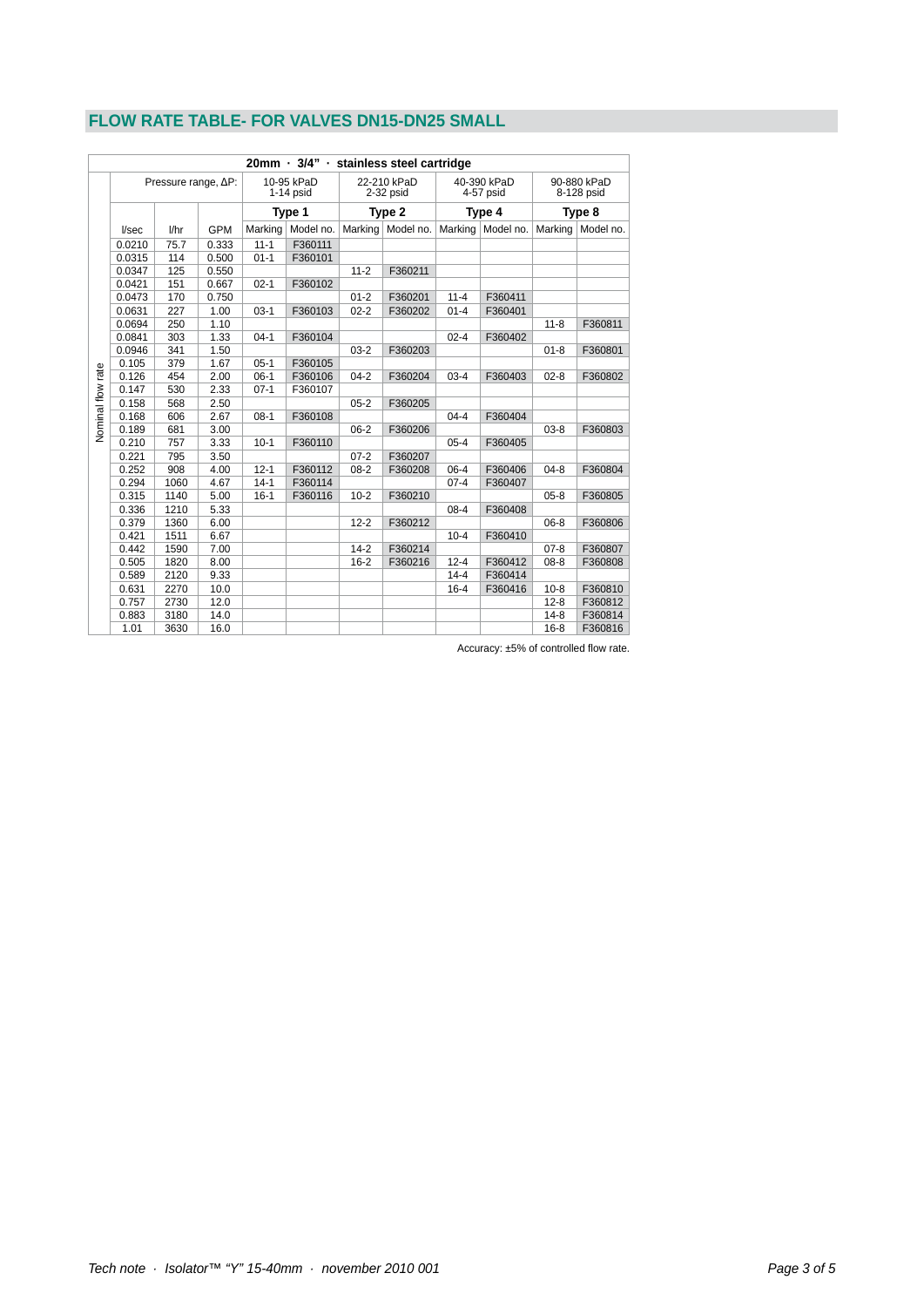# **FLOW RATE TABLE - FOR VALVES DN25 LARGE -DN40**

|                          |                              |              |              |                                     |                     |                            | 40mm · 1 1/2" · stainless steel cartridge |                          |                     |                           |           |
|--------------------------|------------------------------|--------------|--------------|-------------------------------------|---------------------|----------------------------|-------------------------------------------|--------------------------|---------------------|---------------------------|-----------|
|                          | Pressure range, $\Delta P$ : |              |              | 10-95 kPaD<br>$1-14$ psid<br>Type 1 |                     | 22-210 kPaD<br>$2-32$ psid |                                           | 40-390 kPaD<br>4-57 psid |                     | 90-880 kPaD<br>8-128 psid |           |
|                          |                              |              |              |                                     |                     | Type 2                     | Type 4                                    |                          | Type 8              |                           |           |
|                          | I/sec                        | 1/hr         | <b>GPM</b>   |                                     | Marking   Model no. | Marking                    | Model no.                                 |                          | Marking   Model no. | Marking                   | Model no. |
|                          | 0.189                        | 681          | 3.00         | $09-1$                              | F361109             |                            |                                           |                          |                     |                           |           |
|                          | 0.210                        | 757          | 3.33         | $10-1$                              | F361110             |                            |                                           |                          |                     |                           |           |
|                          | 0.252                        | 908          | 4.00         | $12 - 1$                            | F361112             |                            |                                           |                          |                     |                           |           |
|                          | 0.284                        | 1020         | 4.50         |                                     |                     | $09 - 2$                   | F361209                                   |                          |                     |                           |           |
|                          | 0.294                        | 1060         | 4.67         | $14 - 1$                            | F361114             |                            |                                           |                          |                     |                           |           |
|                          | 0.315                        | 1140         | 5.00         |                                     |                     | $10 - 2$                   | F361210                                   |                          |                     |                           |           |
|                          | 0.336                        | 1210         | 5.33         | $16 - 1$                            | F361116             |                            |                                           |                          |                     |                           |           |
|                          | 0.379                        | 1360         | 6.00         | $18-1$                              | F361118             | $12 - 2$                   | F361212                                   | $09-4$                   | F361409             |                           |           |
|                          | 0.421                        | 1510         | 6.67         | $20-1$                              | F361120             |                            |                                           | $10 - 4$                 | F361410             |                           |           |
|                          | 0.442                        | 1590         | 7.00         |                                     |                     | $14 - 2$                   | F361214                                   |                          |                     |                           |           |
|                          | 0.463                        | 1670         | 7.33         | $22 - 1$                            | F361122             |                            |                                           |                          |                     |                           |           |
|                          | 0.505                        | 1820         | 8.00         | $24 - 1$                            | F361124             | $16 - 2$                   | F361216                                   | $12 - 4$                 | F361412             |                           |           |
|                          | 0.547                        | 1970         | 8.67         | $26-1$                              | F361126             |                            |                                           |                          |                     |                           |           |
|                          | 0.568                        | 2040         | 9.00         |                                     |                     | $18 - 2$                   | F361218                                   |                          |                     | $09 - 8$                  | F361809   |
|                          | 0.589                        | 2120         | 9.33         | $28-1$                              | F361128             |                            |                                           | $14 - 4$                 | F361414             |                           |           |
|                          | 0.631                        | 2270         | 10.00        | $30-1$                              | F361130             | $20 - 2$                   | F361220                                   |                          |                     | $10 - 8$                  | F361810   |
|                          | 0.673                        | 2420         | 10.7         | $32 - 1$                            | F361132             |                            |                                           | $16 - 4$                 | F361416             |                           |           |
| <b>Vominal flow rate</b> | 0.694                        | 2500         | 11.0         |                                     |                     | $22 - 2$                   | F361222                                   |                          |                     |                           |           |
|                          | 0.715                        | 2570         | 11.3         | $34-1$                              | F361134             |                            |                                           |                          |                     |                           |           |
|                          | 0.757                        | 2730         | 12.0         | $36-1$                              | F361136             | $24 - 2$                   | F361224                                   | $18 - 4$                 | F361418             | $12 - 8$                  | F361812   |
|                          | 0.799                        | 2880         | 12.7         | $38-1$                              | F361138             |                            |                                           |                          |                     |                           |           |
|                          | 0.820                        | 2950         | 13.0         |                                     |                     | $26 - 2$                   | F361226                                   |                          |                     |                           |           |
|                          | 0.841                        | 3030         | 13.3         | $40 - 1$                            | F361140             |                            |                                           | $20 - 4$                 | F361420             |                           |           |
|                          | 0.883                        | 3180         | 14.0         | $42 - 1$                            | F361142             | $28 - 2$                   | F361228                                   |                          |                     | $14 - 8$                  | F361814   |
|                          | 0.925                        | 3330         | 14.7         | $44-1$                              | F361144             |                            |                                           | $22 - 4$                 | F361422             |                           |           |
|                          | 0.946                        | 3410         | 15.0         |                                     |                     | $30 - 2$                   | F361230                                   |                          |                     |                           |           |
|                          | 1.01                         | 3630         | 16.0         |                                     |                     | $32 - 2$                   | F361232                                   | $24 - 4$                 | F361424             | $16 - 8$                  | F361816   |
|                          | 1.07                         | 3860         | 17.0         |                                     |                     | $34 - 2$                   | F361234                                   |                          |                     |                           |           |
|                          | 1.09                         | 3940         | 17.3         |                                     |                     |                            |                                           | $26 - 4$                 | F361426             |                           |           |
|                          | 1.14                         | 4090         | 18.0         |                                     |                     | $36 - 2$                   | F361236                                   |                          |                     | $18 - 8$                  | F361818   |
|                          | 1.18                         | 4240         | 18.7         |                                     |                     |                            |                                           | $28 - 4$                 | F361428             |                           |           |
|                          | 1.20<br>1.26                 | 4320         | 19.0         |                                     |                     | $38 - 2$                   | F361238                                   | $30 - 4$                 |                     |                           |           |
|                          | 1.32                         | 4540<br>4770 | 20.0<br>21.0 |                                     |                     | $40 - 2$<br>$42 - 2$       | F361240                                   |                          | F361430             | $20 - 8$                  | F361820   |
|                          | 1.35                         | 4850         | 21.3         |                                     |                     |                            | F361242                                   | $32 - 4$                 | F361432             |                           |           |
|                          | 1.39                         | 5000         | 22.0         |                                     |                     | $44 - 2$                   | F361244                                   |                          |                     | $22 - 8$                  | F361822   |
|                          | 1.43                         | 5150         | 22.7         |                                     |                     |                            |                                           | $34 - 4$                 | F361434             |                           |           |
|                          | 1.51                         | 5450         | 24.0         |                                     |                     |                            |                                           | $36 - 4$                 | F361436             | $24 - 8$                  | F361824   |
|                          | 1.60                         | 5750         | 25.3         |                                     |                     |                            |                                           | $38 - 4$                 | F361438             |                           |           |
|                          | 1.64                         | 5910         | 26.0         |                                     |                     |                            |                                           |                          |                     | $26 - 8$                  | F361826   |
|                          | 1.68                         | 6060         | 26.7         |                                     |                     |                            |                                           | $40 - 4$                 | F361440             |                           |           |
|                          | 1.77                         | 6360         | 28.0         |                                     |                     |                            |                                           | $42 - 4$                 | F361442             | $28 - 8$                  | F361828   |
|                          | 1.85                         | 6660         | 29.3         |                                     |                     |                            |                                           | $44 - 4$                 | F361444             |                           |           |
|                          | 1.89                         | 6810         | 30.0         |                                     |                     |                            |                                           |                          |                     | $30 - 8$                  | F361830   |
|                          | 2.02                         | 7270         | 32.0         |                                     |                     |                            |                                           |                          |                     | $32-8$                    | F361832   |
|                          | 2.15                         | 7720         | 34.0         |                                     |                     |                            |                                           |                          |                     | 34-8                      | F361834   |
|                          | 2.27                         | 8180         | 36.0         |                                     |                     |                            |                                           |                          |                     | $36-8$                    | F361836   |
|                          | 2.40                         | 8630         | 38.0         |                                     |                     |                            |                                           |                          |                     | 38-8                      | F361838   |
|                          | 2.52                         | 9080         | 40.0         |                                     |                     |                            |                                           |                          |                     | $40 - 8$                  | F361840   |
|                          | 2.65                         | 9540         | 42.0         |                                     |                     |                            |                                           |                          |                     | 42-8                      | F361842   |
|                          | 2.78                         | 9990         | 44.0         |                                     |                     |                            |                                           |                          |                     | 44-8                      | F361844   |

Accuracy: ±5% of controlled flow rate.